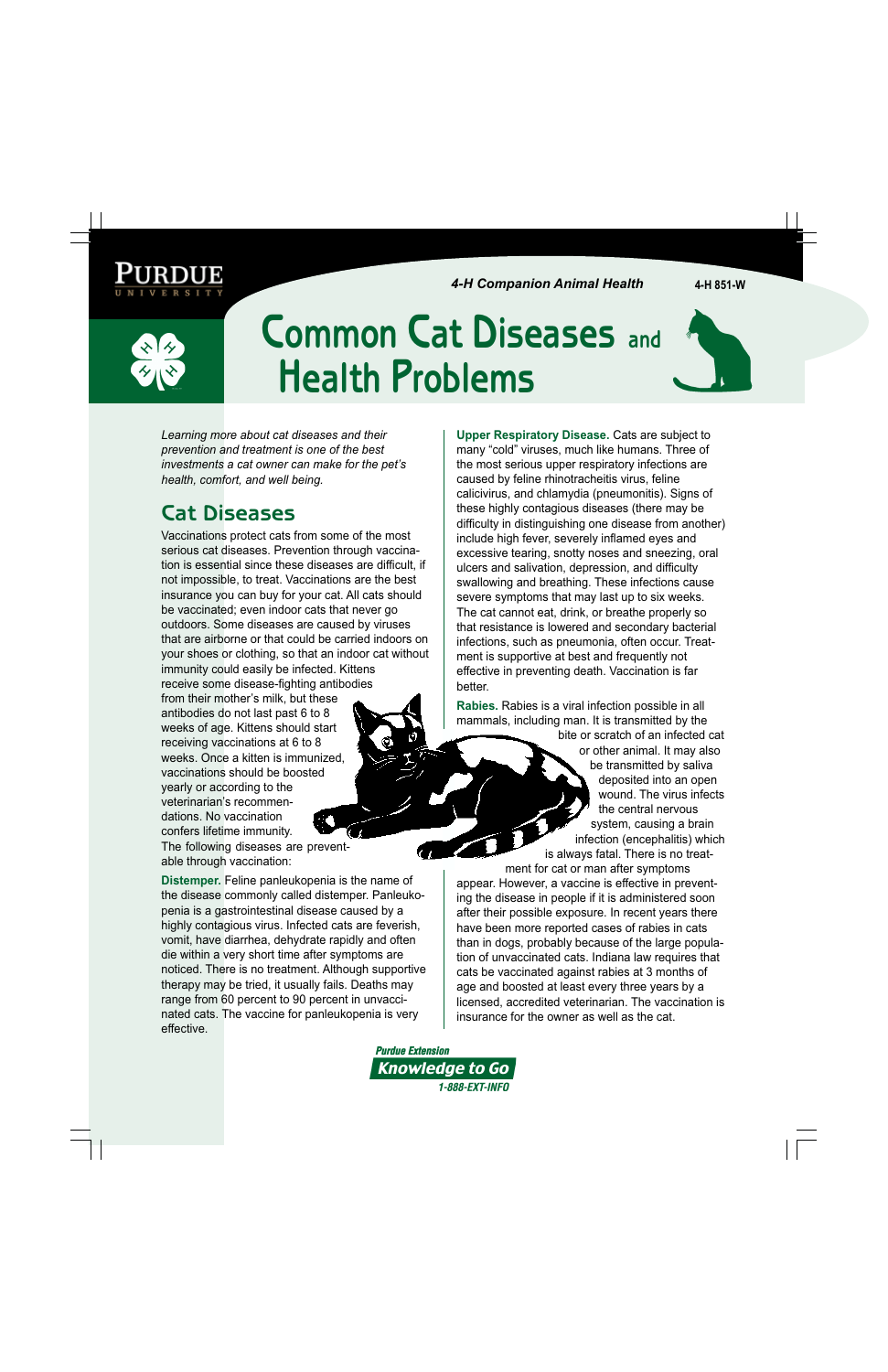#### **4-H Companion Animal Health** 4-H 851-W

**Feline Leukemia.** Feline leukemia is a contagious disease caused by a virus that is spread by saliva, urine, and other body fluids from an infected cat. The virus attacks the immune system, causing a chronic, wasting disease. Symptoms are extremely variable, but may include lethargy, anemia, weight loss, anorexia, tumors, and susceptibility to other infections. There is no effective treatment. A vaccine is available that prevents leukemia.

*Indiana law requires that all cats that are exhibited must be vaccinated for feline panleukopenia, feline rhinotracheitis virus, feline calicivirus, and rabies. All cats also must test negative for feline leukemia within 180 days of exhibit.*

#### **Internal Parasites**

Roundworms and tapeworms are the most common intestinal parasites of cats.

**Roundworms** are especially common in kittens, but also can be found in adult cats. They are thin, spaghetti-like worms that can be seen in cat feces or vomit. The worms are spread by the ingestion of roundworm eggs in the feces of an infected cat or feces-contaminated soil. Kittens also acquire roundworms in utero or through milk, They may develop signs as early as 3 or 4 weeks. Diagnosis can be made by inspecting feces or having a veterinarian use microscopic examination to detect worm eggs in the feces. Treatment with safe dewormers is effective and should be repeated as necessary.

**Tapeworms** are long, segmented worms that are transmitted by the ingestion of a larval stage of the worm found in a flea or in the raw meat of small mammals. A cat that hunts on his own or has had fleas will likely develop tapeworms. Individual tapeworm segments are easily seen in freshly passed feces or around the anus of an infected cat. Their appearance is like a rice grain (white or beige in color). Special dewormers are required to rid a cat of tapeworms.

#### **External Parasites**

External parasites are "bugs" (insects) that live on the outside of a cat's body and include fleas, ticks, lice, and mites. They cause irritation and may transmit some diseases to other cats or to

humans. Careful skin examination by a veterinarian can detect these parasites.

**Fleas** are the most common external parasite of cats. Fleas and flea dirt are readily seen in a cat's haircoat. Fleas are the size of a pencil-lead, brown, compressed side to side and seem to be in constant motion. Fleas or their black specks of excrement may be seen at the base of the tail, between the ears, or in the short hair on the abdomen. Many treatments are available; however, the cat's environment also must be treated vigorously since the flea actually spends more time off the cat than on. Flea control should be implemented at the earliest sign of flea infestation because fleas multiply rapidly and a small problem becomes a major one in a short time. It is important to know that all dog flea products are not necessarily safe for cats. Be careful to read the labels and consult a veterinarian. Using too many products may overdose and kill the cat.

**Ticks** are most prevalent in early spring and most commonly found on outdoor cats that get into underbrush and wooded areas. Ticks can transmit several diseases (including Rocky Mountain Spotted Fever) and should be removed with care. Grasp the tick near its head with a pair of tweezers and pull it away from the skin with a firm tug. Do not try to kill the tick first with fire or chemicals. Disinfect the area with alcohol to prevent infection. Ticks should be controlled by daily inspection and removal. Do not dip cats with chemicals; other methods are available.

**Lice** are small, light-colored parasites that are transmitted cat to cat and can be seen at the base of the hair. Signs of lice infestation (pediculosis) are a rough and dry haircoat, matted hair, and scratching and biting of the skin. Lice are effectively controlled with a variety of chemicals available from a veterinarian. Lice cannot be transmitted from cat to human.

> **Ear mites** tunnel in the skin of the outer ear canal. They are easily transmitted from cat to cat and dog to cat. They can be seen in the ear with magnification. Suspect ear mites when dark, coffee-groundcolored debris is present in the ears. Signs of infestations are head shaking and scratching at the ears. Left